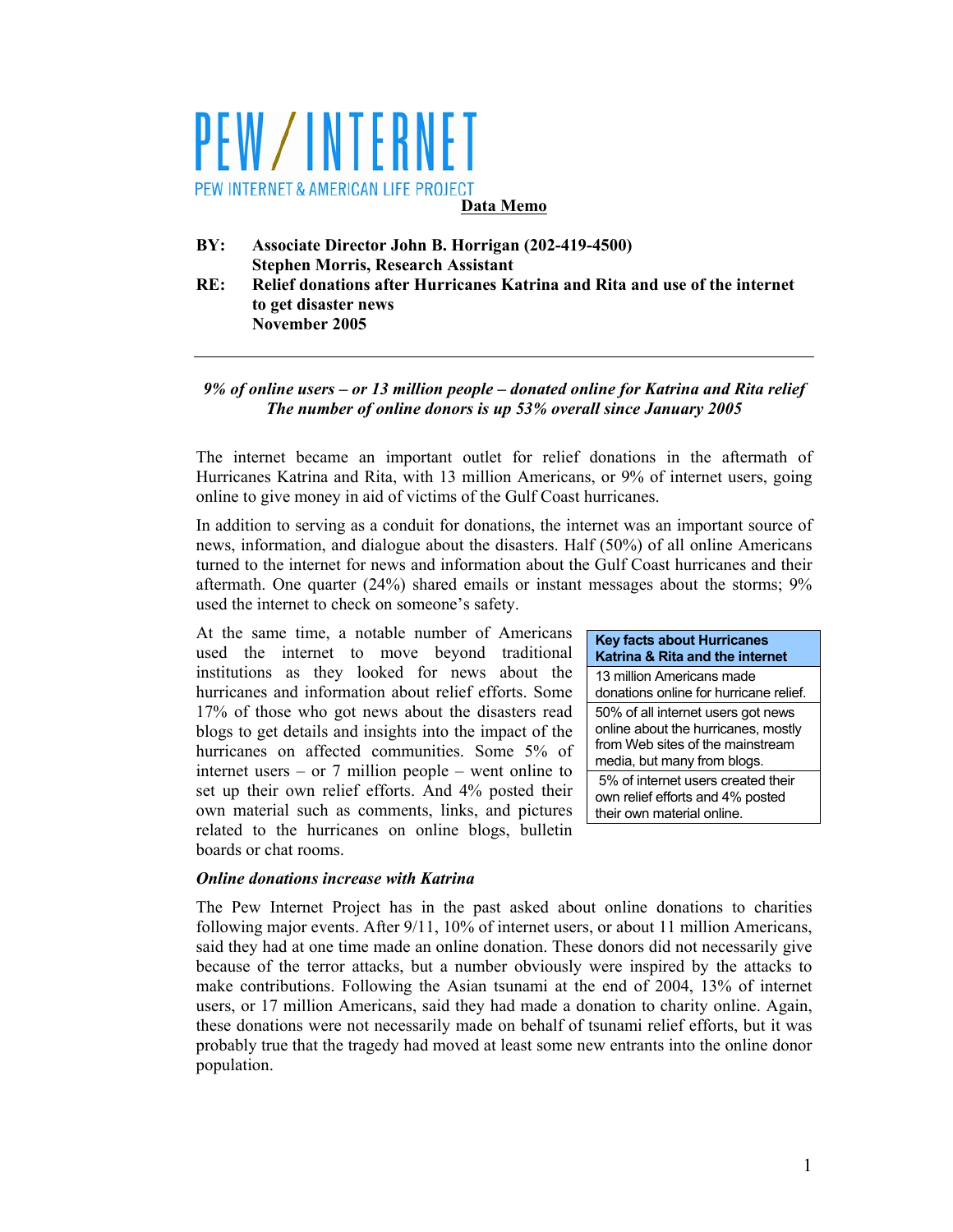When queried after Katrina and Rita, 26 million Americans – 18% of internet users – said they had made a donation online, with half of them saying their donations were specifically for Gulf Coast hurricane relief. Since the beginning of 2005, the number of Americans who say they have ever made an online donation has increased by 53%.



Internet users were also active in using other online tools to keep track of developments and share their reactions with others. One-quarter (24%) of all internet users sent emails or instant messages pertaining to the storms and their aftermath. The same number (24%) used the internet to find out where to make contributions to relief efforts, with a smaller share (5%) saying they used the internet to organize their own assistance efforts.

For some online users, the internet helped in more urgent ways. About 9% of users said they used email or the internet to check on the safety of someone who might have been affected by the hurricanes. And 4% of internet users said they posted comments, links, pictures, or other materials to online bulletin boards, chats, or blogs.

#### *Mainstream media sites dominate, but others play key supplementary role*

Nearly three-quarters of online hurricane news consumers – or  $73%$  – turned to the Web sites of major news organizations such as CNN.com or MSNBC.com for news about the hurricanes. Even though major media outlets were the most popular places to go, other kinds of news sites played important roles in filling out online users' newsgathering habits. One in seven  $(14%)$  went to an international news source for news about a U.S. domestic crisis and nearly one-third sought out hurricane information from non-profit organizations.

All told, 54% of internet users who got Hurricane-related news online went to at least one out of five types of sites that aren't associated with major U.S. news organizations (i.e., international news organizations, alternative news sources, blogs, non-profit organizations, or government Web sites). Here's a breakdown by connection speed of news surfing habits connected to the hurricanes: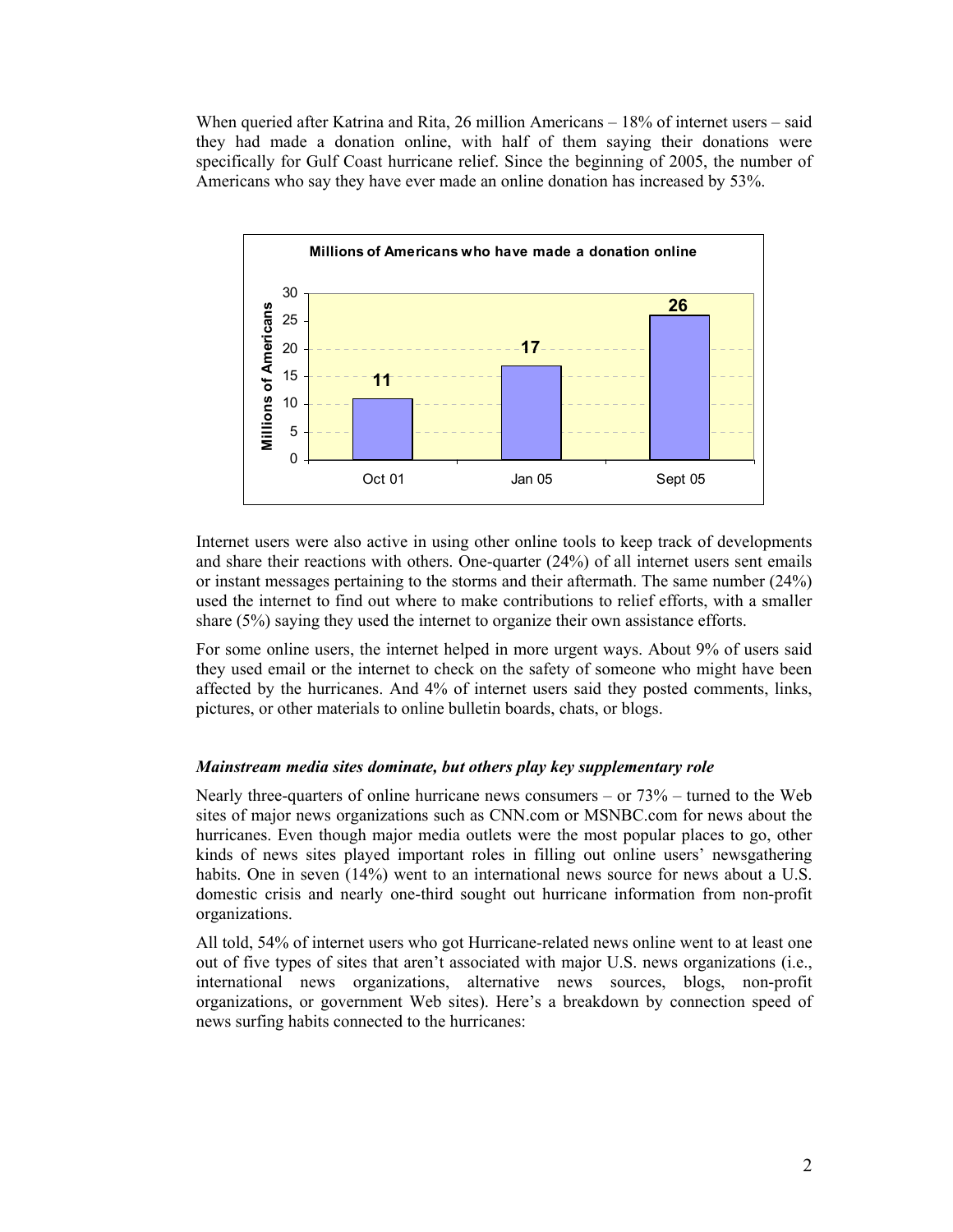|                                                                                                                                                                                                                                                                                                                                                                                                                                                                                                      | All<br>internet<br>users | Home<br><b>Broadband</b><br>internet<br>users | Home Dial-up<br>internet users |
|------------------------------------------------------------------------------------------------------------------------------------------------------------------------------------------------------------------------------------------------------------------------------------------------------------------------------------------------------------------------------------------------------------------------------------------------------------------------------------------------------|--------------------------|-----------------------------------------------|--------------------------------|
| Got news online about Hurricanes Katrina or Rita*                                                                                                                                                                                                                                                                                                                                                                                                                                                    | 50%                      | 59%                                           | 45%                            |
| In all, approximately 72 million Americans used the internet to get news and information about the<br>hurricanes. These are the percentages of those who went to the following kinds of Web sites:                                                                                                                                                                                                                                                                                                   |                          |                                               |                                |
| Web site of a major news organization such as CNN.com                                                                                                                                                                                                                                                                                                                                                                                                                                                | 73                       | 74                                            | 69                             |
| The Web site of non-profit organizations such as the Red<br>Cross or the United Way*                                                                                                                                                                                                                                                                                                                                                                                                                 | 32                       | 37                                            | 27                             |
| A government Web site such as firstgov.gov or fema.gov                                                                                                                                                                                                                                                                                                                                                                                                                                               | 19                       | 20                                            | 17                             |
| Internet blogs about the hurricanes                                                                                                                                                                                                                                                                                                                                                                                                                                                                  | 17                       | 17                                            | 15                             |
| Web site of an international news organization such as the<br>BBC*                                                                                                                                                                                                                                                                                                                                                                                                                                   | 14                       | 16                                            | 11                             |
| The Web site of an alternative news organization such as<br>AlterNet.org or NewsMax.com*                                                                                                                                                                                                                                                                                                                                                                                                             | 11                       | 12                                            | 8                              |
| * denotes statistically significant differences between home broadband and dial-up users.                                                                                                                                                                                                                                                                                                                                                                                                            |                          |                                               |                                |
| Source: Pew Internet & American Life Project September 2005 Survey. N=2,251. The margin of error is ±2% for the<br>entire sample. The margin of error is ±3% for the sample of 1,577 internet users, ±4% for 792 home broadband users<br>and ±5% for 563 home dial-up internet users. The number of home dial-up, home broadband users, and non-internet<br>users does not sum to the total number of internet users because 12% of internet users have access at places other<br>than home or work. |                          |                                               |                                |

## **Getting news about Katrina and Rita**

#### *Getting news about Katrina and Rita: Broadband versus Dial-up*

It has consistently been the case in Pew Internet Project surveys that home broadband users do more things online – and more often – than dial-up users. This pattern holds true when looking at online news consumption post-Katrina when the focus is on likelihood of getting news about Katrina online or not. However, when looking at specific types of news sites given that a respondent got Katrina news online, the differences often aren't great and, in a number of cases, not statistically significant.

This modest anomaly is probably attributable to the strong desire for lots of information in the face of such a large natural disaster. Established media organizations covered Katrina and Rita heavily and it is no surprise a large majority of internet users turned to them online. For blogs, international news sites, or online-only sites, connection speed matters in some cases, though not a great deal. It appears that the magnitude of the story mitigated somewhat the usual differences in internet behavior between broadband and dial-up users.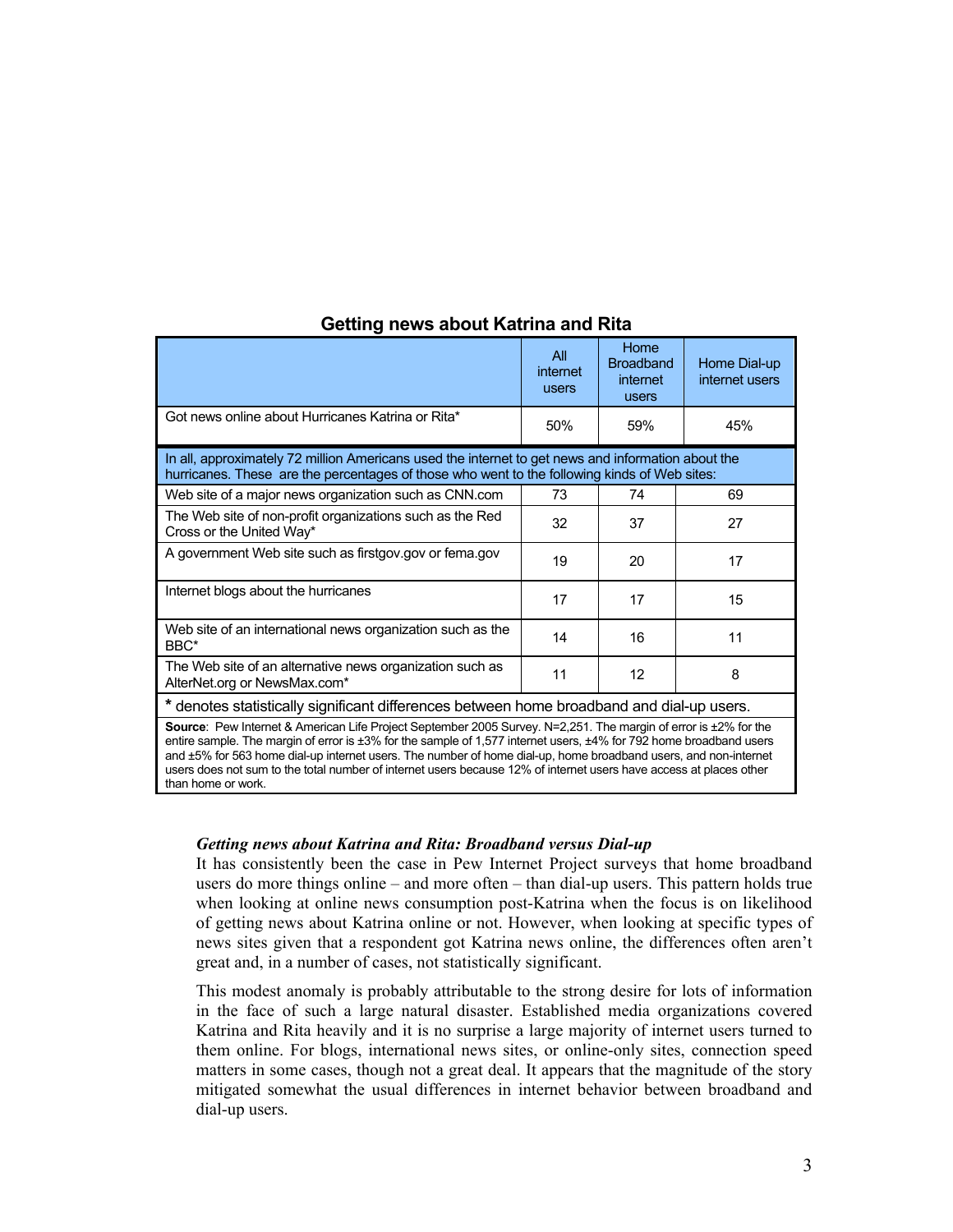## **Pew Internet Project Survey Questions**

#### **September 2005 Daily Tracking Survey**  Final Topline 11/10/05

Data for September 14 – October 13, 2005

Princeton Survey Research Associates International for the Pew Internet & American Life Project

Sample:  $n = 2,251$  adults 18 and older Interviewing dates: 09.14.05 – 10.13.05 Margin of error is plus or minus 2 percentage points for results based on the full sample [n=2,251] Margin of error is plus or minus 3 percentage points for results based on internet users [n=1,577]

**WEB1** Please tell me if you ever use the internet to do any of the following things. Do you ever use the internet to…/Did you happen to do this **yesterday**, or not?

| Make a donation to<br>a charity online | <b>TOTAL HAVE</b><br>EVER DONE THIS | <b>DID</b><br>YESTERDAY | <b>HAVE NOT DONE</b><br>THIS | <b>DON'T KNOW/</b><br><b>REFUSED</b> |
|----------------------------------------|-------------------------------------|-------------------------|------------------------------|--------------------------------------|
| Current                                |                                     |                         | 82                           | ∗                                    |
| January 2005                           | 13                                  | ∗                       | 86                           | *                                    |
| Oct 2-7, 2001                          |                                     | ∗                       | 90                           |                                      |

**MAJ1** In recent days, have you used the internet to get news or information about Hurricane Katrina or Hurricane Rita hitting the Gulf Coast and their aftermath?<sup>1</sup>

**Based on internet users [N=1,577]** 

$$
\underbrace{\texttt{CURRENT}}
$$

 $\overline{a}$ 

% 50 Yes

49 No

\* Don't know/Refused

 $1$  From Sept.14-28, questions MAJ1 through MAJ4 asked only about Hurricane Katrina.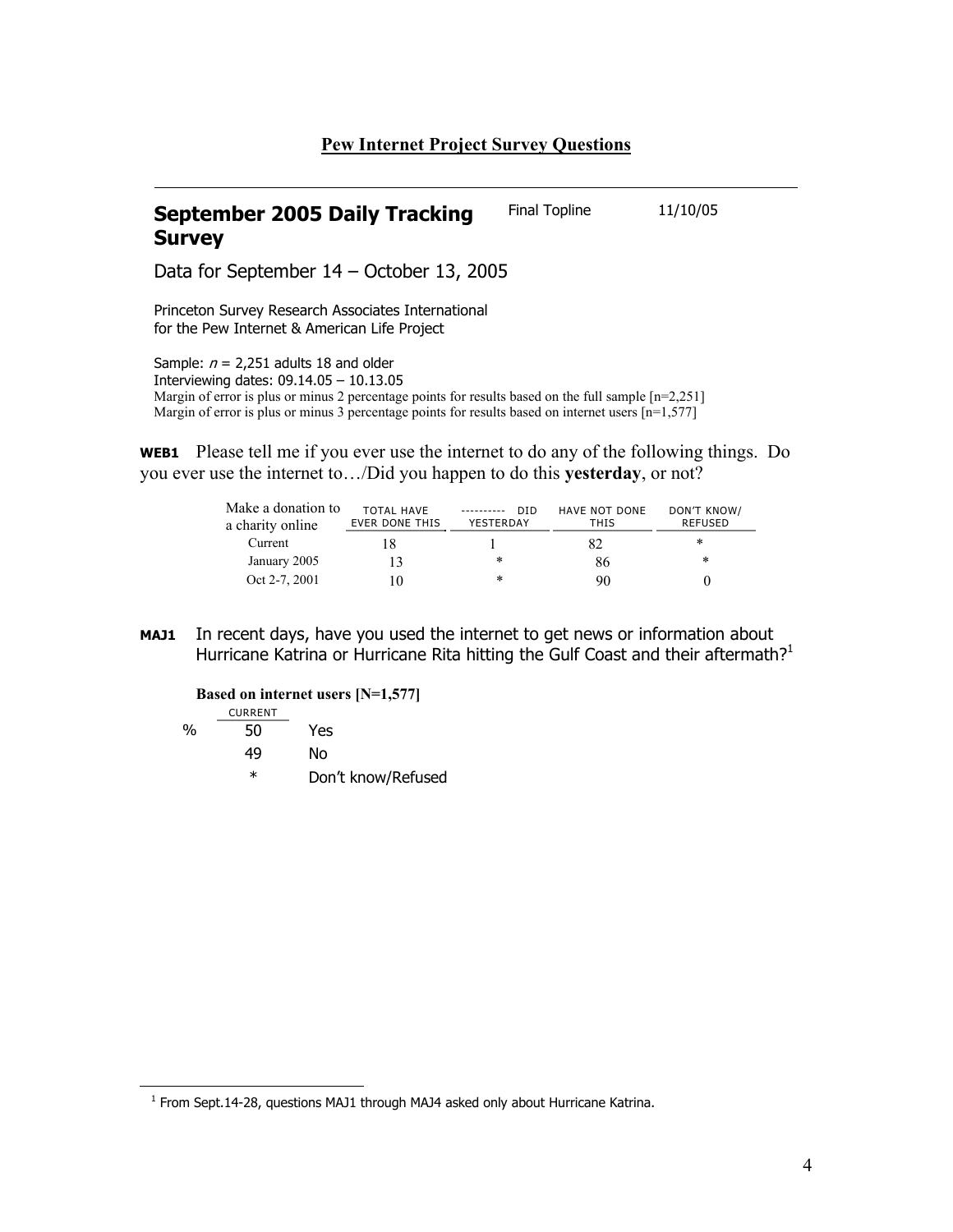**MAJ2** Please tell me if you used any of the following kinds of online news sources to get information about the recent hurricanes in the Gulf Coast.

|              |                                                                                         | YES | NO. | DON'T KNOW/<br><b>REFUSED</b> |
|--------------|-----------------------------------------------------------------------------------------|-----|-----|-------------------------------|
| a            | The website of a major news organization, such as cnn.com<br>or msnbc.com               | 73  | 26  |                               |
| b            | The website of an INTERNATIONAL news organization,<br>such as the BBC                   | 14  | 85  |                               |
| $\mathbf{c}$ | The website of an ALTERNATIVE news organization, such<br>as AlterNet.org or NewsMax.com | 11  | 88  |                               |
| d            | Internet BLOGS about the hurricanes and their aftermath                                 | 17  | 81  | 2                             |
| e            | The website of a nonprofit organization such as the Red<br>Cross or the United Way      | 32  | 67  |                               |
|              | A government website, such as fema gov or firstgov gov                                  | 19  | 80  | $\ast$                        |

#### **Based on those who got hurricane information online [N=772]**

**MAJ3** We'd like to know if you have used the internet or email to do any of the following things related to the hurricanes in the Gulf Coast.

 **Based on internet users [N=1,577]** 

|              |                                                                                                                                    | YES | NO. | <b>DUIT I NIVUW</b><br><b>REFUSED</b> |
|--------------|------------------------------------------------------------------------------------------------------------------------------------|-----|-----|---------------------------------------|
| a            | Sent or received emails or instant messages about the<br>storms and their aftermath                                                | 24  | 76  | $\ast$                                |
| b            | Posted any comments, links, pictures or other material related<br>to the hurricanes on online blogs, bulletin boards or chat rooms | 4   | 96  |                                       |
| $\mathbf{c}$ | Used the internet or email to check on the safety of someone<br>you know who might have been affected by the hurricanes            |     | 91  | O                                     |
| d            | Used the internet or email to get information about how you<br>could contribute to relief efforts for hurricane victims            | 24  | 76  | $\ast$                                |
| e            | Used the internet or email to organize your own assistance or<br>relief effort for hurricane victims                               |     | 95  | $\ast$                                |

**MAJ4** Earlier you said you have made a donation online…Did you happen to make an online donation to help the victims of the Gulf Coast hurricanes, or were your online donations for something else?

|               |                | Based on internet users $[N=1,577]$                  |
|---------------|----------------|------------------------------------------------------|
|               | <b>CURRENT</b> |                                                      |
| $\frac{0}{0}$ | 18             | Total have ever made a donation online               |
|               | q              | Made donation online to Gulf Coast hurricane victims |
|               | a              | Did not make a donation online to that cause         |

82 Total have never made a donation online

DON'T KNOW/